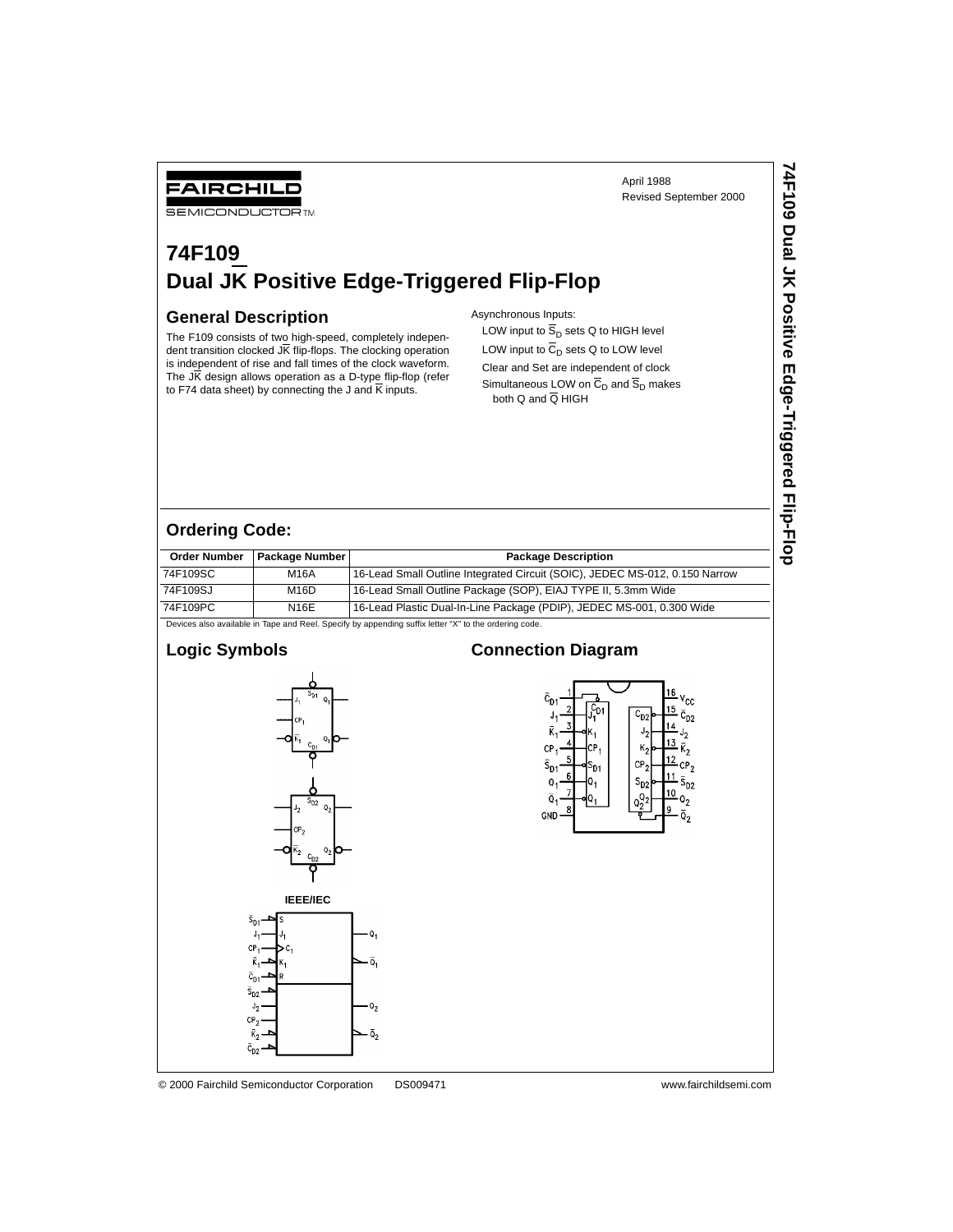**74F109**

## **Truth Table**

|                           | <b>Inputs</b> |           |    |   |   | Outputs |  |
|---------------------------|---------------|-----------|----|---|---|---------|--|
| $\overline{s}_{\text{D}}$ | $c_{D}$       | <b>CP</b> | ۰J | ĸ | ი | Q       |  |
|                           | H             | X         | X  | X | H |         |  |
| Н                         |               | X         | X  | X |   | н       |  |
|                           |               | X         | X  | X | н | н       |  |
| H                         | н             | ╱         |    |   |   | н       |  |
| H                         | н             | ╱         | h  |   |   | Toggle  |  |
| H                         | н             | ╱         |    | h | Q | Q       |  |
| н                         | н             | ╱         | h  | h | н |         |  |
| н                         | Н             |           |    | х |   | Q       |  |

H (h) = HIGH Voltage Level<br>
L (l) = LOW Voltage Level<br>  $\mathcal{L} =$  LOW-to-HIGH Transition<br>  $X =$  Immaterial<br>
Q<sub>0</sub> ( $\overline{Q}_0$ ) = Before LOW-to-HIGH Transition of Clock

Lower case letters indicate the state of the referenced output one setup time prior to the LOW-to-HIGH clock transition.

#### **Unit Loading/Fan Out**

|                                                                            |                                         | U.L.            | Input $I_{\text{IH}}/I_{\text{IL}}$     |  |
|----------------------------------------------------------------------------|-----------------------------------------|-----------------|-----------------------------------------|--|
| <b>Pin Names</b>                                                           | <b>Description</b>                      | <b>HIGH/LOW</b> | Output I <sub>OH</sub> /I <sub>OL</sub> |  |
| $J_1, J_2, \overline{K}_1, \overline{K}_2$                                 | Data Inputs                             | 1.0/1.0         | 20 µA/-0.6 mA                           |  |
| $CP1$ , $CP2$                                                              | Clock Pulse Inputs (Active Rising Edge) | 1.0/1.0         | 20 uA/-0.6 mA                           |  |
| $\overline{C}_{D1}$ , $\overline{C}_{D2}$                                  | Direct Clear Inputs (Active LOW)        | 1.0/3.0         | 20 uA/-1.8 mA                           |  |
| $\overline{\mathsf{S}}_{\textsf{D1}}, \overline{\mathsf{S}}_{\textsf{D2}}$ | Direct Set Inputs (Active LOW)          | 1.0/3.0         | 20 uA/-1.8 mA                           |  |
| $Q_1, Q_2, Q_1, Q_2$                                                       | Outputs                                 | 50/33.3         | $-1$ mA/20 mA                           |  |

#### **Block Diagram**



www.fairchildsemi.com 2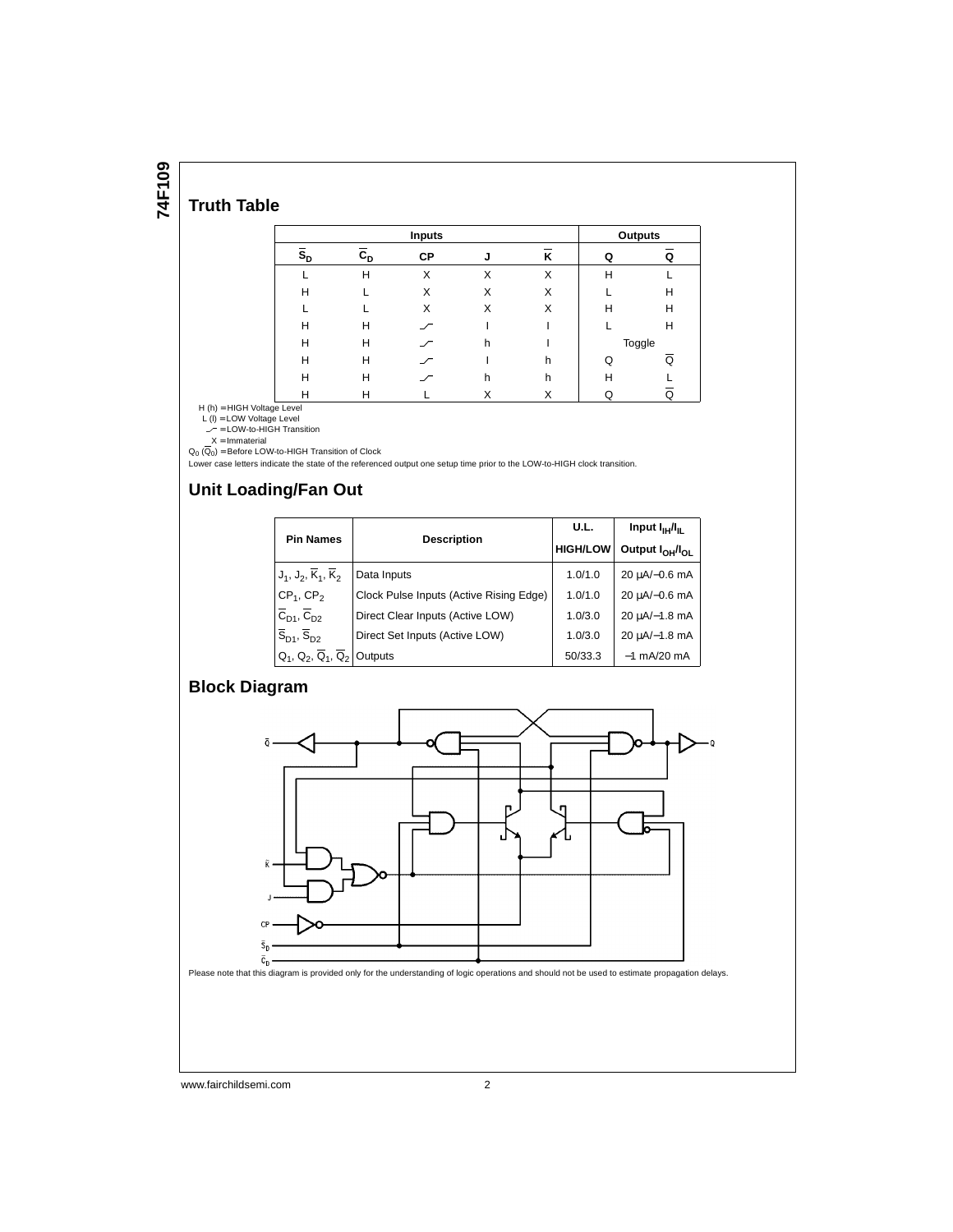#### **Absolute Maximum Ratings**(Note 1) **Recommended Operating**

| Storage Temperature                 | $-65^{\circ}$ C to $+150^{\circ}$ C  |
|-------------------------------------|--------------------------------------|
| Ambient Temperature under Bias      | $-55^{\circ}$ C to $+125^{\circ}$ C  |
| Junction Temperature under Bias     | $-55^{\circ}$ C to $+175^{\circ}$ C  |
| $V_{CC}$ Pin Potential to           |                                      |
| Ground Pin                          | $-0.5V$ to $+7.0V$                   |
| Input Voltage (Note 2)              | $-0.5V$ to $+7.0V$                   |
| Input Current (Note 2)              | $-30$ mA to $+5.0$ mA                |
| Voltage Applied to Output           |                                      |
| in HIGH State (with $V_{cc} = 0V$ ) |                                      |
| <b>Standard Output</b>              | $-0.5V$ to $V_{CC}$                  |
| 3-STATE Output                      | $-0.5V$ to $+5.5V$                   |
| <b>Current Applied to Output</b>    |                                      |
| in LOW State (Max)                  | twice the rated $I_{\text{OI}}$ (mA) |
|                                     |                                      |

# **Conditions**

| Free Air Ambient Temperature |  |
|------------------------------|--|
| Supply Voltage               |  |

**74F109**

 $0^{\circ}$ C to +70 $^{\circ}$ C +4.5V to  $+5.5V$ 

**Note 1:** Absolute maximum ratings are values beyond which the device may be damaged or have its useful life impaired. Functional operation under these conditions is not implied.

**Note 2:** Either voltage limit or current limit is sufficient to protect inputs.

# **DC Electrical Characteristics**

| Symbol          | <b>Parameter</b>                           | Min   | Typ  | Max    | <b>Units</b> | $V_{CC}$ | <b>Conditions</b>                                     |
|-----------------|--------------------------------------------|-------|------|--------|--------------|----------|-------------------------------------------------------|
| V <sub>IH</sub> | Input HIGH Voltage                         | 2.0   |      |        | $\vee$       |          | Recognized as a HIGH Signal                           |
| $V_{IL}$        | Input LOW Voltage                          |       |      | 0.8    | $\vee$       |          | Recognized as a LOW Signal                            |
| $V_{CD}$        | Input Clamp Diode Voltage                  |       |      | $-1.2$ | $\vee$       | Min      | $I_{IN} = -18$ mA                                     |
| $V_{OH}$        | Output HIGH Voltage<br>10% V <sub>CC</sub> | 2.5   |      |        | $\vee$       | Min      | $I_{OH} = -1$ mA                                      |
|                 | $5\%$ $V_{CC}$                             | 2.7   |      |        |              |          | $I_{OH} = -1$ mA                                      |
| $V_{OL}$        | Output LOW Voltage<br>$10\%$ $V_{CC}$      |       |      | 0.5    | $\vee$       | Min      | $I_{\Omega I} = 20 \text{ mA}$                        |
| ŀщ              | Input HIGH Current                         |       |      | 5.0    | μA           | Max      | $V_{IN} = 2.7V$                                       |
| <b>IBVI</b>     | Input HIGH Current Breakdown Test          |       |      | 7.0    | μA           | Max      | $V_{IN} = 7.0V$                                       |
| $I_{CEX}$       | Output HIGH Leakage Current                |       |      | 50     | μA           | Max      | $V_{\text{OUT}} = V_{\text{CC}}$                      |
| $V_{ID}$        | Input Leakage Test                         | 4.75  |      |        | $\vee$       | 0.0      | $I_{ID} = 1.9 \mu A$                                  |
|                 |                                            |       |      |        |              |          | All Other Pins Grounded                               |
| $I_{OD}$        | Output Leakage                             |       |      | 3.75   | μA           | 0.0      | $VION = 150$ mV                                       |
|                 | <b>Circuit Current</b>                     |       |      |        |              |          | All Other Pins Grounded                               |
| ŀμ,             | Input LOW Current                          |       |      | $-0.6$ | mA           | Max      | $V_{IN} = 0.5V (J_n, \overline{K}_n)$                 |
|                 |                                            |       |      | $-1.8$ | mA           | Max      | $V_{IN} = 0.5V(\overline{C}_{Dn}, \overline{S}_{Dn})$ |
| $I_{OS}$        | Output Short-Circuit Current               | $-60$ |      | $-150$ | mA           | Max      | $V_{\text{OUT}} = 0V$                                 |
| $I_{\rm CC}$    | Power Supply Current                       |       | 11.7 | 17.0   | mA           | Max      | $CP = 0V$                                             |

3 www.fairchildsemi.com